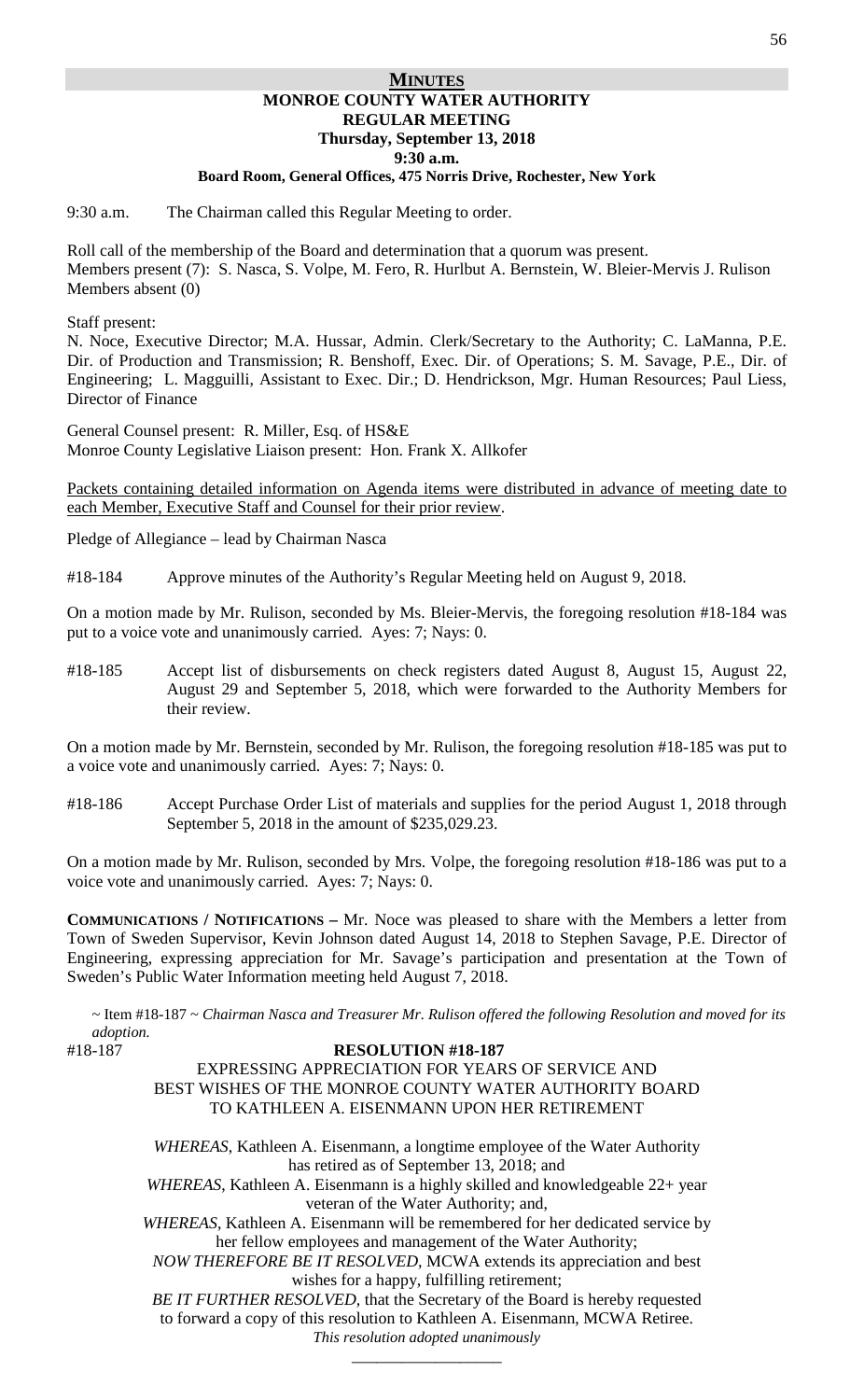**COMPENSATION COMMITTEE REPORT** – presented by Ms. Bleier-Mervis, Committee Chairperson. Ms. Bleier-Mervis gave a detailed briefing on the Compensation Committee meeting held on August 28, 2018 at 3:00 p.m. The first item on the agenda was to discuss the potential vacancy in the Executive Assistant to the Authority – Corporate Secretary to the Authority position. Therefore pursuant to Section 105(1)(f) members of the Compensation Committee entered into an Executive Session to discuss the employment history of a particular employee. Following conclusion of Executive Session and upon entering back into Open Session, members of the Committee voted unanimously in concurrence with staff's recommendation for MaryAnn Hussar to fill the vacant Executive Assistant to the Authority – Corporate Secretary to the Authority position, salary as expertized; and to forward this item to the full Board for its consideration. Ms. Bleier-Mervis reported the only other item on the agenda was to set the next meeting date for the Compensation Committee. She concluded her reporting saying that it was agreed the next scheduled meeting of the Compensation Committee will be Tuesday, November 13, 2018 at 9:00 a.m. Minutes of the August 28, 2018 Compensation Committee meeting were sent to the full Board for their review.

#18-188 Confirm the following personnel appointment pending approval and pursuant to the Rules and Regulations of the Monroe County Civil Service Commission:

> Appointment of MaryAnn Hussar to the title of Executive Assistant to the Authority – Corporate Secretary to the Authority, effective September 13, 2018 at Salary Schedule 6, Group 1.

On a motion made by Mr. Hurlbut, seconded by Mr. Fero, and duly put to a vote on roll call, the foregoing resolution #18-188 unanimously carried. AYES 7 (Nasca, Volpe, Fero, Hurlbut, Bernstein, Bleier-Mervis, Rulison); NAYS: 0.

#18-189 Confirm the following personnel appointment pending approval and pursuant to the Rules and Regulations of the Monroe County Civil Service Commission:

> Appointment of Kevin Harman to the title of Utility Worker, effective September 17, 2018 at Salary Schedule 4, Group 3, Step 1.

On a motion made by Mr. Hurlbut, seconded by Mr. Bernstein, and duly put to a vote on roll call, the foregoing resolution #18-189 unanimously carried. AYES: 7 (Nasca, Volpe, Fero, Hurlbut, Bernstein, Bleier-Mervis, Rulison); NAYS: 0.

#18-190 Confirm the following personnel appointment pending approval and pursuant to the Rules and Regulations of the Monroe County Civil Service Commission:

> Title change of Michael Irving to the title of Maintenance Mechanic III, effective August 13, 2018 at Salary Schedule 4, Group 3, Step 7.

On a motion made by Mr. Bernstein, seconded by Mr. Hurlbut, and duly put to a vote on roll call, the foregoing resolution #18-190 unanimously carried. AYES: 7 (Nasca, Volpe, Fero, Hurlbut, Bernstein, Bleier-Mervis, Rulison); NAYS: 0.

For Item #18-191, Mr. Noce informed the Members that the effective date for Ms. Molinari has been changed from September 10, 2018 to October 15, 2018. All other details pertaining to the appointment remain the same as was approved at the August 9, 2018 Board Meeting.

#18-191 Confirm the following personnel appointment pending approval and pursuant to the Rules and Regulations of the Monroe County Civil Service Commission:

> Appointment of Amy Molinari to the title of Budget Analyst, effective October 15, 2018 at Salary Schedule 3, Group 5. This Resolution supersedes Resolution #18-170 (ref: 08/09/18).

On a motion made by Ms. Bleier-Mervis, seconded by Mrs. Volpe, and duly put to a vote on roll call, the foregoing resolution #18-191 unanimously carried. AYES: 7 (Nasca, Volpe, Fero, Hurlbut, Bernstein, Bleier-Mervis, Rulison); NAYS: 0.

#18-192 Confirm the following personnel appointment pending approval and pursuant to the Rules and Regulations of the Monroe County Civil Service Commission:

> Appointment of William Burgio to the title of Heavy Motor Equipment Operator, effective October 1, 2018 at Salary Schedule 4, Group 6, Step 1.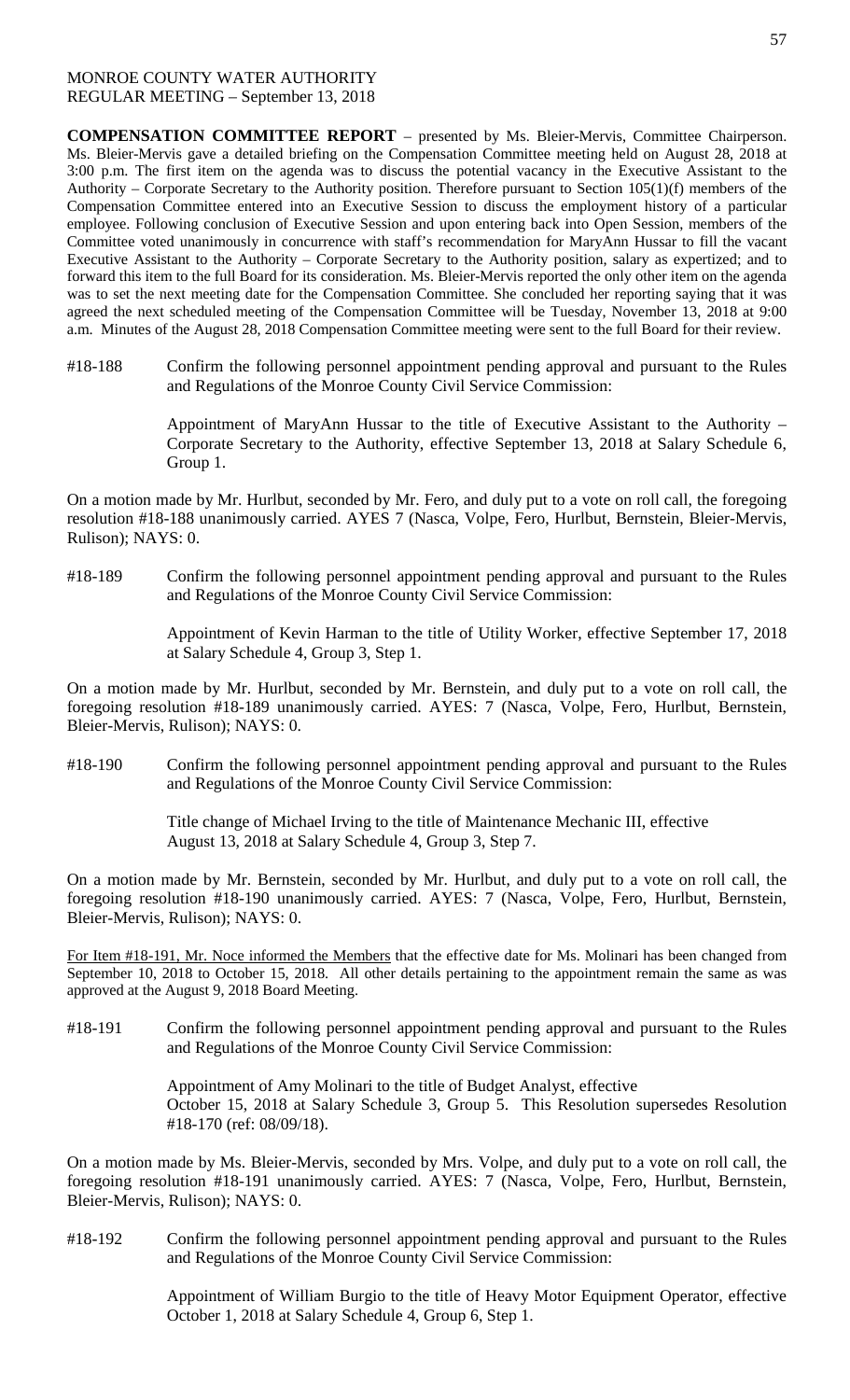On a motion made by Mr. Bernstein, seconded by Mr. Rulison, and duly put to a vote on roll call, the foregoing resolution #18-192 unanimously carried. AYES: 7 (Nasca, Volpe, Fero, Hurlbut, Bernstein, Bleier-Mervis, Rulison); NAYS: 0.

#18-193 Confirm the following personnel appointment pending approval and pursuant to the Rules and Regulations of the Monroe County Civil Service Commission:

> Appointment of Shane McClurg to the title of Heavy Motor Equipment Operator, effective October 15, 2018 at Salary Schedule 4, Group 6, Step 1.

On a motion made by Mr. Rulison, seconded by Mr. Hurlbut, and duly put to a vote on roll call, the foregoing resolution #18-193 unanimously carried. AYES: 7 (Nasca, Volpe, Fero, Hurlbut, Bernstein, Bleier-Mervis, Rulison); NAYS: 0.

In discussion of Items #18-194 and #18-195, Mr. Savage briefed the Board on these resolutions for agreements with the NYSDOT for the project as described, providing a detailed summary overview of scope and location, and also explaining this project includes the adjustment of approximately 13 water valve boxes, top sections and lids to accommodate the NYSDOT work, and that all work will be performed at NYSDOT expense. Mr. Savage then addressed a question from Mr. Hurlbut on another NYSDOT project, as well as a question on the expected start date of this particular project. Mr. Savage stated in reply, that at this time, although the NYSDOT has not confirmed a definite project start date, they have advised MCWA that the project is tentatively scheduled to begin Spring 2019.

#18-194 Authorize the Executive Director to enter into any and all agreements with the New York State Department of Transportation for the **NY-404 MbC, Helendale Road to Gravel Road, Towns of Irondequoit, Penfield and Webster, Monroe County, P.I.N. 4404.18.321.**

On a motion made by Mr. Bernstein, seconded by Mrs. Volpe and duly put to a vote on roll call, the foregoing resolution #18-194 unanimously carried. AYES: 7 (Nasca, Volpe, Fero, Hurlbut, Bernstein, Bleier-Mervis, Rulison); NAYS: 0.

#18-195 WHEREAS, the New York State Department of Transportation proposes the **NY-404 MbC, Helendale Road to Gravel Road, Towns of Irondequoit, Penfield and Webster, Monroe County, P.I.N. 4404.18.321,** and

> WHEREAS, the State will include as part of the construction, reconstruction, or improvement of the above mentioned project **the elevation adjustments of approximately thirteen (13) water valve boxes, top sections and lids** so as to not be in conflict with the proposed construction, will be performed by the State's Contractor, pursuant to Section 10, Subdivision 24, of the State Highway Law, as shown on the contract plans and Utility Special Note relating to the project and meeting the requirements of the owner, and

> WHEREAS, the service life of the adjusted and or replaced utilities has not been extended, and

> WHEREAS, the State will provide for the reconstruction of the above mentioned work, as shown on the contract plans and Utility Special Notes, relating to the above mentioned project.

> NOW, THEREFORE BE IT RESOLVED, that the **Monroe County Water Authority**  approves of the adjustment to water line valve boxes and the above mentioned work performed on the project and shown on the contract plans relating to the project and that the **Monroe County Water Authority** will maintain or cause to be maintained the adjusted facilities performed as above stated and as shown on the contract plans, and

> BE IT FURTHER RESOLVED that the **Executive Director** has the authority to sign, with the concurrence of the **Monroe County Water Authority Board of Directors**, any and all documentation that may become necessary as a result of this project as it relates to the **Monroe County Water Authority,** and

> BE IT FURTHER RESOLVED that the **Monroe County Water Authority** is hereby directed to transmit five (5) certified copies of the foregoing resolution to the New York State Department of Transportation.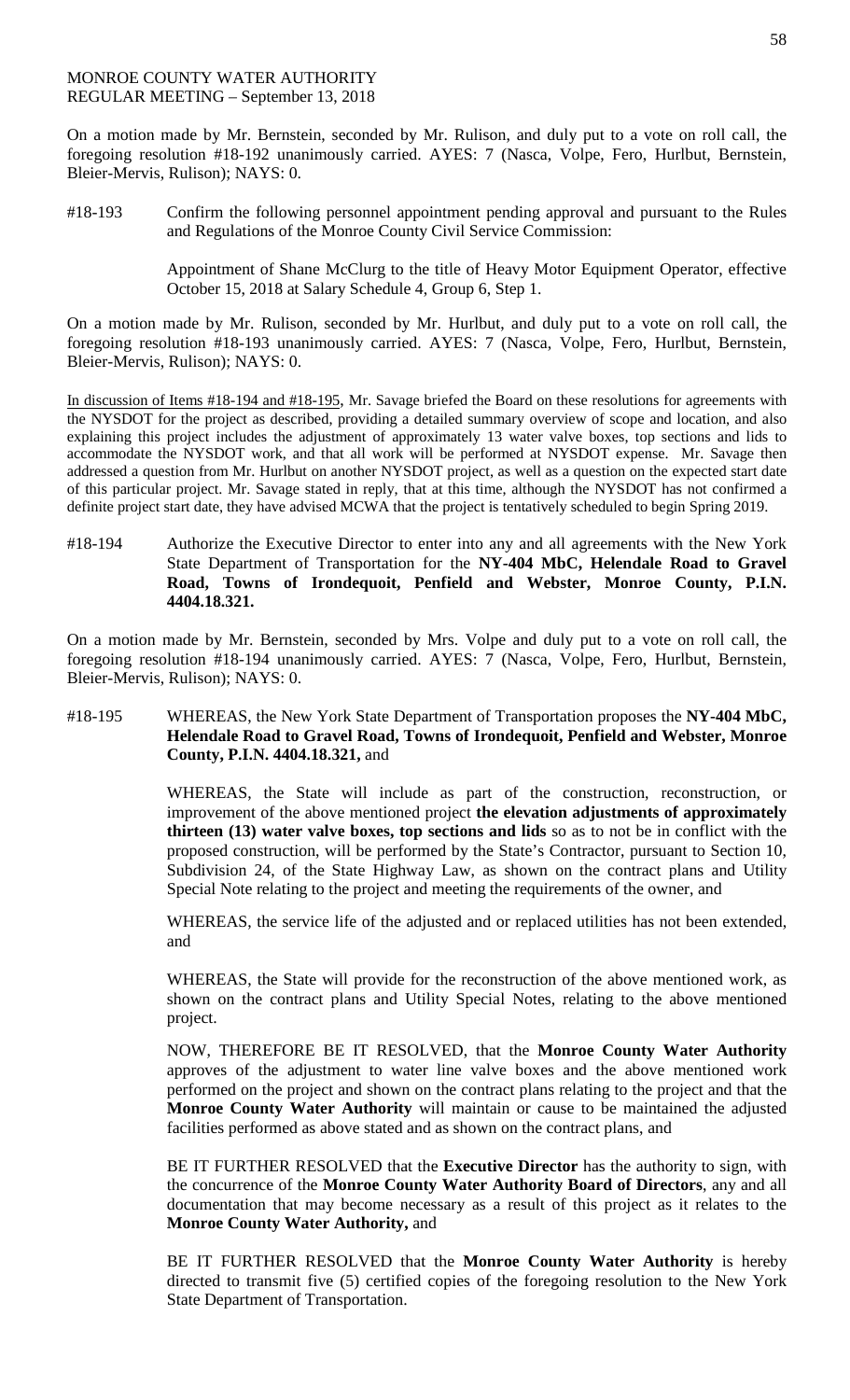On a motion made by Ms. Bleier-Mervis, seconded by Mr. Fero and duly put to a vote on roll call, the foregoing resolution #18-195 unanimously carried. AYES: 7 (Nasca, Volpe, Fero, Hurlbut, Bernstein, Bleier-Mervis, Rulison); NAYS: 0.

In discussion of Item #18-196 Mr. Savage addressed the Board describing details of the project which involves work being done to the roof of Pumping Station #1, 639 Edgemere Dr. and at the Central Processing Facility, 4799 Dewey Avenue in the Town of Greece. He also provided the Members with a recap of the results of the Bid and reported that there were 2 bids submitted and after review, the recommendation is to award the unit price contract to Weather Tight Installations.

#18-196 Authorize the **award of a unit price contract for the 2018 Roof Rehabilitation Program** to the low responsive, responsible bidder, Weather Tight Installations, in the bid amount of \$146,250.

On a motion made by Mr. Bernstein, seconded by Mr. Rulison and duly put to a vote on roll call, the foregoing resolution #18-196 unanimously carried. AYES: 7 (Nasca, Volpe, Fero, Hurlbut, Bernstein, Bleier-Mervis, Rulison); NAYS: 0.

In discussion of Item #18-197 Mr. LaManna advised the Board that MCWA has standardized on Allen-Bradley programmable controllers and stated that we continue to reconfirm standardization on same as done most recently in February of 2017.

#18-197 Authorize the **purchase of Allen Bradley Programmable Logic** network interface cards, controllers and ancillary equipment from Horizon Solutions for an estimated cost of \$30,000.

On a motion made by Mr. Rulison, seconded by Mr. Hurlbut and duly put to a vote on roll call, the foregoing resolution #18-197 unanimously carried. AYES: 7 (Nasca, Volpe, Fero, Hurlbut, Bernstein, Bleier-Mervis, Rulison); NAYS: 0.

For Items #18-198 and #18-199 Mr. Magguilli informed the Members that the items being requested for purchase (hardware, software and all associated equipment) is needed for the creation and implementation of a standalone server security system, seperate from the existing MCWA standard operating system, in order to execute the necessary system enhancements required due to the newly reconfigured MCWA security operating system. Mr. Magguilli also addressed questions from the board relating to employee IT Security Training and existing MCWA IT Security best practices.

#18-198 Authorize the purchase of Network equipment to enhance the MCWA Security Infrastructure utilizing the NYS OGS Technology and Commodity contracts for a total estimated cost of \$175,000.

On a motion made by Mr. Bernstein, seconded by Mr. Hurlbut and duly put to a vote on roll call, the foregoing resolution #18-198 unanimously carried. AYES: 7 (Nasca, Volpe, Fero, Hurlbut, Bernstein, Bleier-Mervis, Rulison); NAYS: 0.

#18-199 Authorize the **purchase of professional services, servers, and software from Technical Systems Group Inc. (TSG)**, the sole source Lenel provider, to configure the equipment and software needed to enhance the MCWA security network for an estimated \$125,000.

On a motion made by Mr. Rulison, seconded by Mr. Hurlbut and duly put to a vote on roll call, the foregoing resolution #18-199 unanimously carried. AYES: 7 (Nasca, Volpe, Fero, Hurlbut, Bernstein, Bleier-Mervis, Rulison); NAYS: 0.

#18-200 The Members of the Authority expressly make the following determinations for all awards of Procurement Contracts made during this meeting: (i) the proposed awardee has been found to be responsible; (ii) the proposed awardee complied with the State Finance Law provisions regarding Permissible Contacts (as defined in the Authority's Procurement Disclosure Policy); (iii) the proposed awardee has (or will prior to the final award being effective) complied with the State Finance Law provisions that require disclosure of all information required to be in the Authority's Solicitation Materials (as such term is defined in the Authority's Procurement Disclosure Policy); and (iv) the procurement process did not involve conduct that is prohibited by the Public Officers Law, the Authority's Procurement Disclosure Policy, and the Authority's Code of Ethics and Conflict of Interest Policies.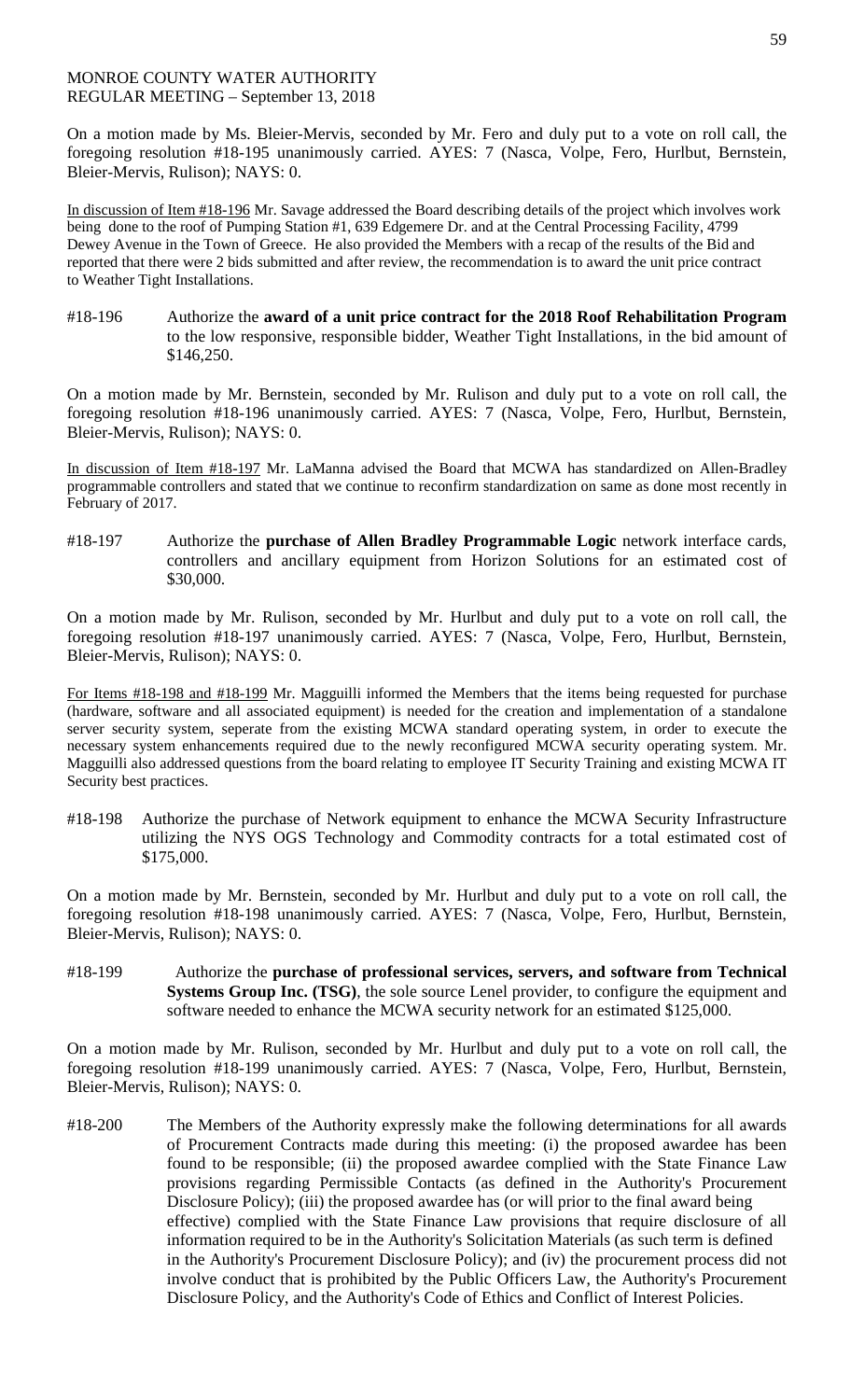On a motion made by Mr. Rulison, seconded by Mrs. Volpe and duly put to a vote on roll call, the foregoing resolution #18-200 unanimously carried. AYES: 7 (Nasca, Volpe, Fero, Hurlbut, Bernstein, Bleier-Mervis, Rulison); NAYS: 0.

For item #18-201 Mr. Savage addressed the Members in seeking their authorization to accept the Infrastructure Renewal Evaluation Report ("100-Year Plan") dated April 2018. He reminded the Board that this report is as prepared by the Authority's Consulting Engineer, O'Brien & Gere Engineers and was presented to them at the July 2018 Board Meeting, in addition to being featured at the recent Board Training Sessions held on August 28, 2018. Mr. Savage also informed the Board that because MCWA is viewed as an industry leader in long term strategic planning, Michelle McEntire of O'Brien & Gere Engineers and Mr. Savage will be presenting the study and its results at the NY State AWWA Conference later this month.

#18-201 WHEREAS, the Monroe County Water Authority (the "Authority") water supply infrastructure is extensive, currently including four water treatment plants, 44 remote pumping stations, 49 storage tanks, two storage reservoirs and a water distribution network consists of approximately 3,300 miles of watermains, 36,000 valves and 26,300 hydrants, and

> WHEREAS, given the age of the Authority's infrastructure, many of these components are approaching the end of their useful life, and

> WHEREAS, in response to this issue, the Authority directed it's Consulting Engineer, O'Brien & Gere Engineers, to study and develop a renewal and replacement program for the next 100-year planning cycle; the purpose of which is to assess the anticipated life expectancy of the Authority's infrastructure and identify the long-term replacement needs of the water system in order to achieve a sustainable level of infrastructure investment, and

> WHEREAS, the Consulting Engineer has presented its findings and recommendations in a Final Report entitled "Infrastructure Renewal Evaluation" (the "Final Report"), dated April 2018, and

> WHEREAS, the Authority has reviewed the Final Report with the Consulting Engineer and staff, and

> NOW, THEREFORE, BE IT RESOLVED that the Authority accepts the Infrastructure Renewal Evaluation Final Report's findings and recommendations.

On a motion made by Mr. Hurlbut, seconded by Mr. Rulison and duly put to a vote on roll call, the foregoing resolution #18-201 unanimously carried. AYES: 7 (Nasca, Volpe, Fero, Hurlbut, Bernstein, Bleier-Mervis, Rulison); NAYS: 0.

For item #18-202 Chairman Nasca requested a motion to add an additional matter to the Agenda for member's consideration. On a motion made by Mr. Rulison, seconded by Mr. Hurlbut and duly put to a vote on roll call and unanimously carried, the foregoing resolution #18-202 was added to the September 13, 2018 agenda of the Regular Meeting of the MCWA Board of Directors. AYES: 7 (Nasca, Volpe, Fero, Hurlbut, Bernstein, Bleier-Mervis, Rulison); NAYS: 0.

In discussion of this matter Attorney Ray Miller briefed the Board concerning entering into a Cooperative Agreement with Monroe County for fiber optic line access. Questions were asked and addressed regarding the terms and conditions of this agreement and as it relates to providing Monroe County with limited access to abandoned waterlines (owned by the Authority), currently used as a conduit for Monroe County fiber optic cables/lines of which MCWA has (Monroe County permitted) usage thereof.

#18-202 Authorize the Executive Director to negotiate, prepare, execute and deliver a Cooperative Agreement with Monroe County to provide the County with long-term, limited access to certain properties of the Authority containing fiber optic lines, which Cooperative Agreement will complement a reciprocal agreement pursuant to which the County provides the Authority with long-term access to its existing fiber optic network.

On a motion made by Mr. Bernstein, seconded by Mrs. Volpe and duly put to a vote on roll call, the foregoing resolution #18-202 unanimously carried. AYES: 7 (Nasca, Volpe, Fero, Hurlbut, Bernstein, Bleier-Mervis, Rulison); NAYS: 0.